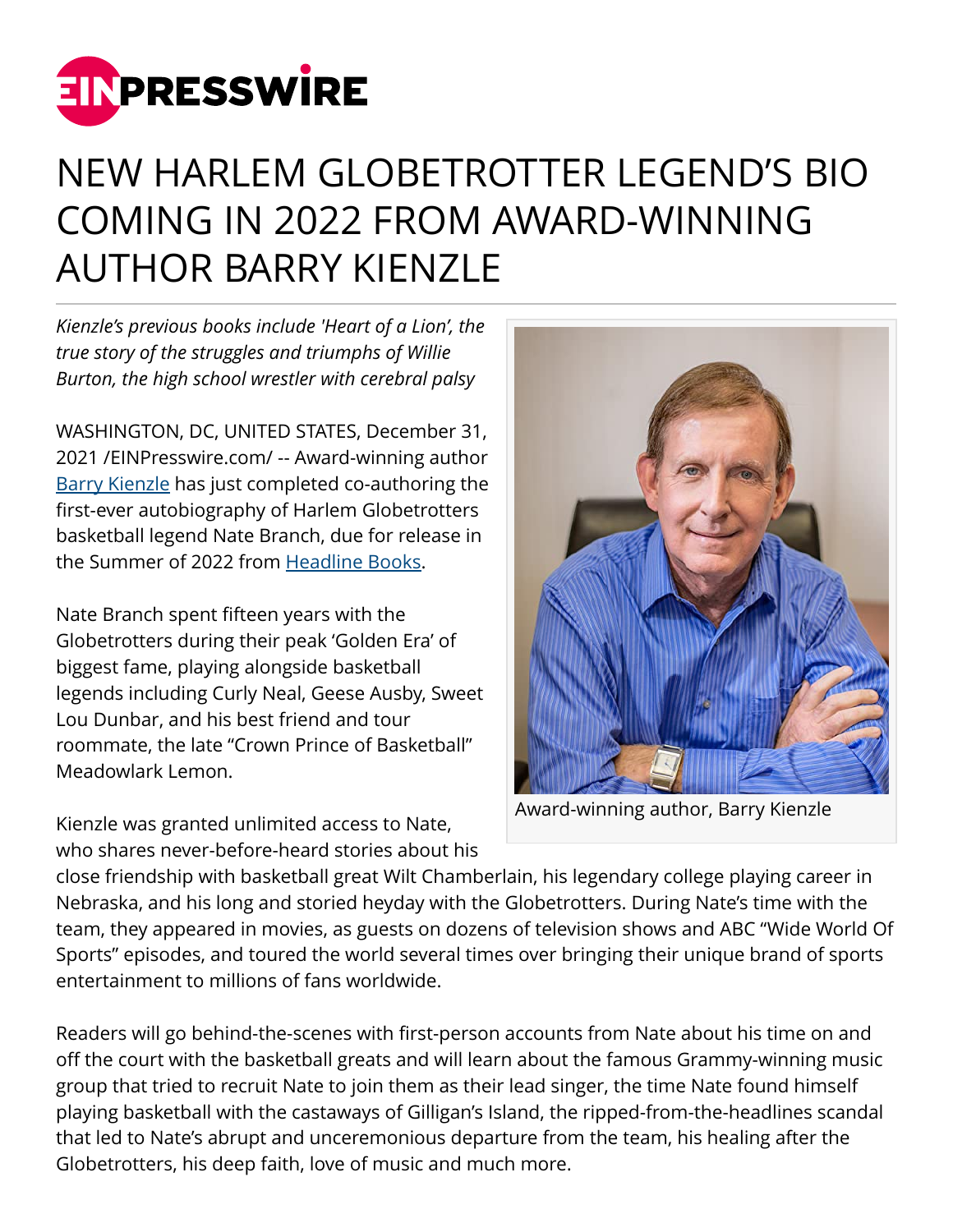Nate's co-author Barry Kienzle is perhaps best known in the sports literature world for his award-winning memoir, 'Heart of a Lion-Our [Journey of Faith and Courage,](https://www.amazon.com/Barry-Kienzle/e/B00JDMYQHO%3Fref=dbs_a_mng_rwt_scns_share)' the inspiring account of Willie Burton, the high school wrestler born with drug addiction and severe cerebral palsy who was profiled by ESPN. "It's similar in some ways to Nate's story; both Nate and Willie's lives motivate others to overcome their own obstacles and inspire kids that they can do anything," said Kienzle.

'Heart of a Lion' won the Gold Award at the Mom's Choice Awards and Silver International Reader's Favorite Book Award and an Honorable Mention in the Best Memoir category at the Los Angeles Book Festival in 2021. The book was a finalist at the Next Generation Indie Book Awards 2020.

Kienzle's other books include 'Willie: A Super Friend!' a special needs illustrated children's book featuring Willie Burton as a wheelchair-bound superhero, 'The Crossings,' the true story of his dad's adventures as he jumped onto a freight train at the age of twelve and traveled from Northern Kentucky to New Orleans to see Mardi Gras and 'The Indian,' the sequel to The Crossings, the story of his dad and his buddy Schmitty, who enlist in the Navy in the wake of World War II.

About The Author:

Barry Kienzle was born, raised, and educated in northern Kentucky and is, in every sense, a Kentucky boy, proud of his heritage. He is very familiar with its history and culture. Barry studied



Barry Kinzle is the co-author of the autobiography on Harlem Globetrotter's Nate Branch releasing in 2022



Heart of a Lion

Accounting at Northern Kentucky University, became a CPA, and worked primarily in the accounting and finance areas in construction and real estate development companies as a CFO prior to his career as a writer.